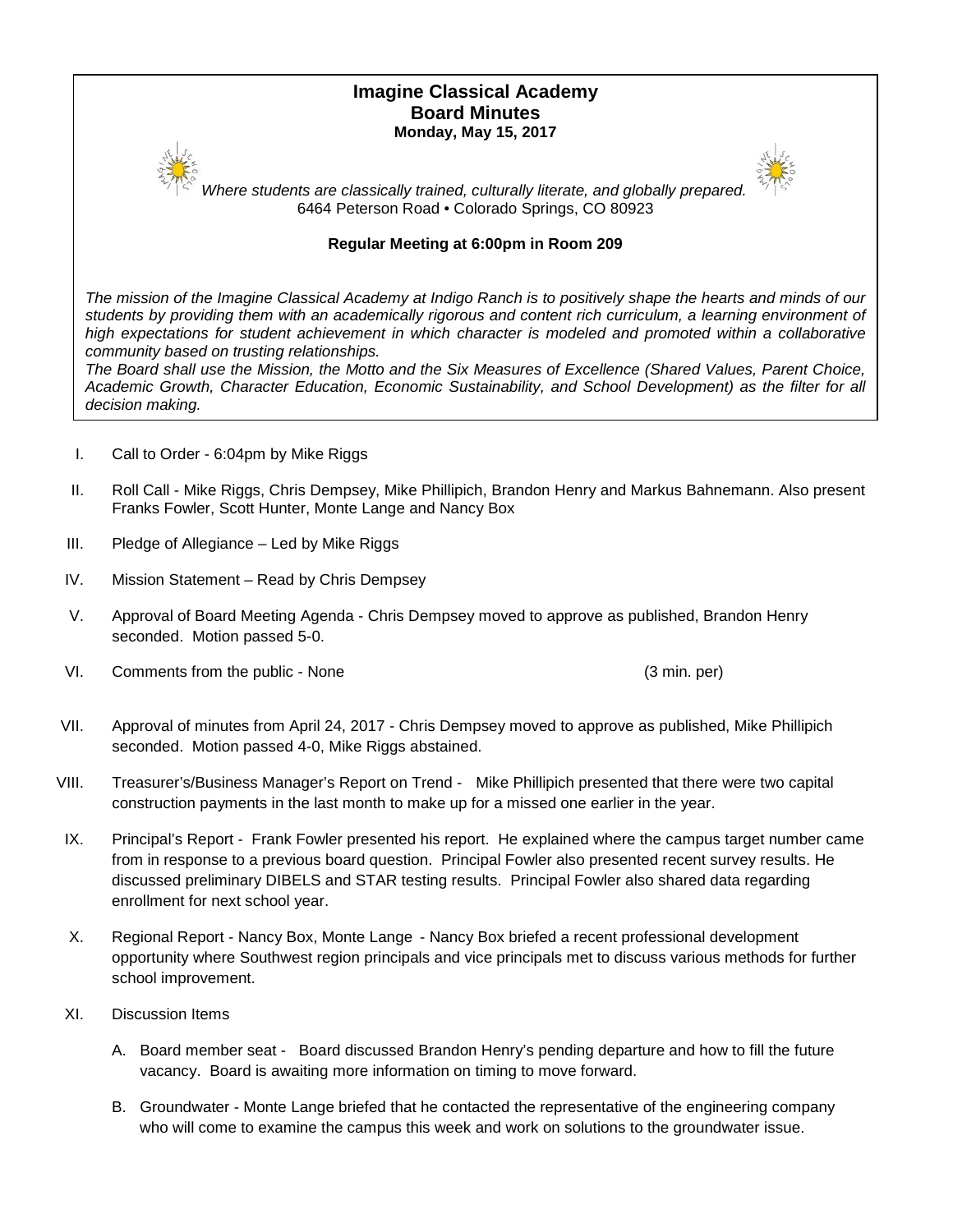### XII. Action Items

*These are items that are for Board Approval by vote, which may require Board discussion.*

- A. Be it resolved by the Governing Board of Imagine Classical Academy of Indigo Ranch that the amounts shown in the following schedule be appropriated to each fund as specified in the FY17-18 Initial Budget - Mike Phillipich moved to accept the budget as presented with the language above, Chris Dempsey seconded. Discussion ensued regarding increasing the staff professional development budget from \$10,000 to \$15,000 as well as increasing the budget item for legal counsel from \$10,000 to \$50,000. Legal counsel increase is due to expected costs associated with upcoming charter renewal. The board also brought up potential future groundwater mitigation costs. Mike Phillipich inquired of Imagine representatives if Imagine or Schoolhouse Finance would contribute to groundwater mitigation costs. Monte Lange answered that Imagine will work with the Board as a partner to resolve the issue. The board discussed \$50,000 as a ballpark figure for groundwater mitigation in the budget, but this is a big unknown without further information. The motion was tabled after discussion. Markus Bahnemann moved to accept the initial budget as presented with the following amended language, "Be it resolved by the Governing Board of Imagine Classical Academy at Indigo Ranch that the amounts shown in the following schedule be appropriated to each fund as specified in the FY17-18 Initial Budget with identified changes for staff development, legal, and groundwater mitigation.", Chris Dempsey seconded. Motion passed 5-0.
- B. Not used.
- C. Annual Report date 7:34 PM Chris Demspey moved to table the annual report to the August Governing Board Meeting. Brandon Henry seconded. Discussion confirmed that key information will not be available until the August meeting. Motion passed 5-0.
- D. Board Self Evaluation as per 2.3 in the policy manual. 7:37 PM Brandon Henry moved to table the board self evaluation, Chris Dempsey seconded. Brief discussion ensued regarding assistance from the CO league of Charter Schools. Motion passed 5-0.
- E. Office election as per Article III Section 1 of the organization bylaws 7:41 PM Markus Bahnemann moved to hold board officer elections. Brandon Henry seconded. Discussion ensued regarding the potential departure of Brandon Henry and board stability as we move forward to charter renewal with D49. Chris Dempsey made an alternate motion to leave current board officers as is. Brandon Henry seconded. Motion passed 5-0.
- XIII. Board member communication 7:48 PM Chris Dempsey shared that Valerie O'Brien does not have her laptop with her on vacation and will not be able to send the initial budget to D49. Mike Phillipich indicated he will assume responsibility to ensure the Initial Budget is sent to D49. Mike Phillipich reviewed several board taskers from the last meeting. Mike Riggs briefed that he contacted the fingerprint background check system company and has not yet received satisfactory answers regarding information security details.
- XIV. Other Business None
- XV. Adjournment 8:00pm Adjourned by Mike Riggs

## *PARTICIPATION IN MEETINGS:*

*Board meetings are generally a time for the Board to hear from the Principal, other senior administration representatives, and those who are scheduled to make presentations on selected topics. Colorado law prohibits the Board from discussing public business other than during public meetings or executive sessions (see below). Therefore, these public sessions are working sessions of the Board that are intended to provide interaction between Board members and administration in an effort to reach decisions on a wide variety of issues. With rare*